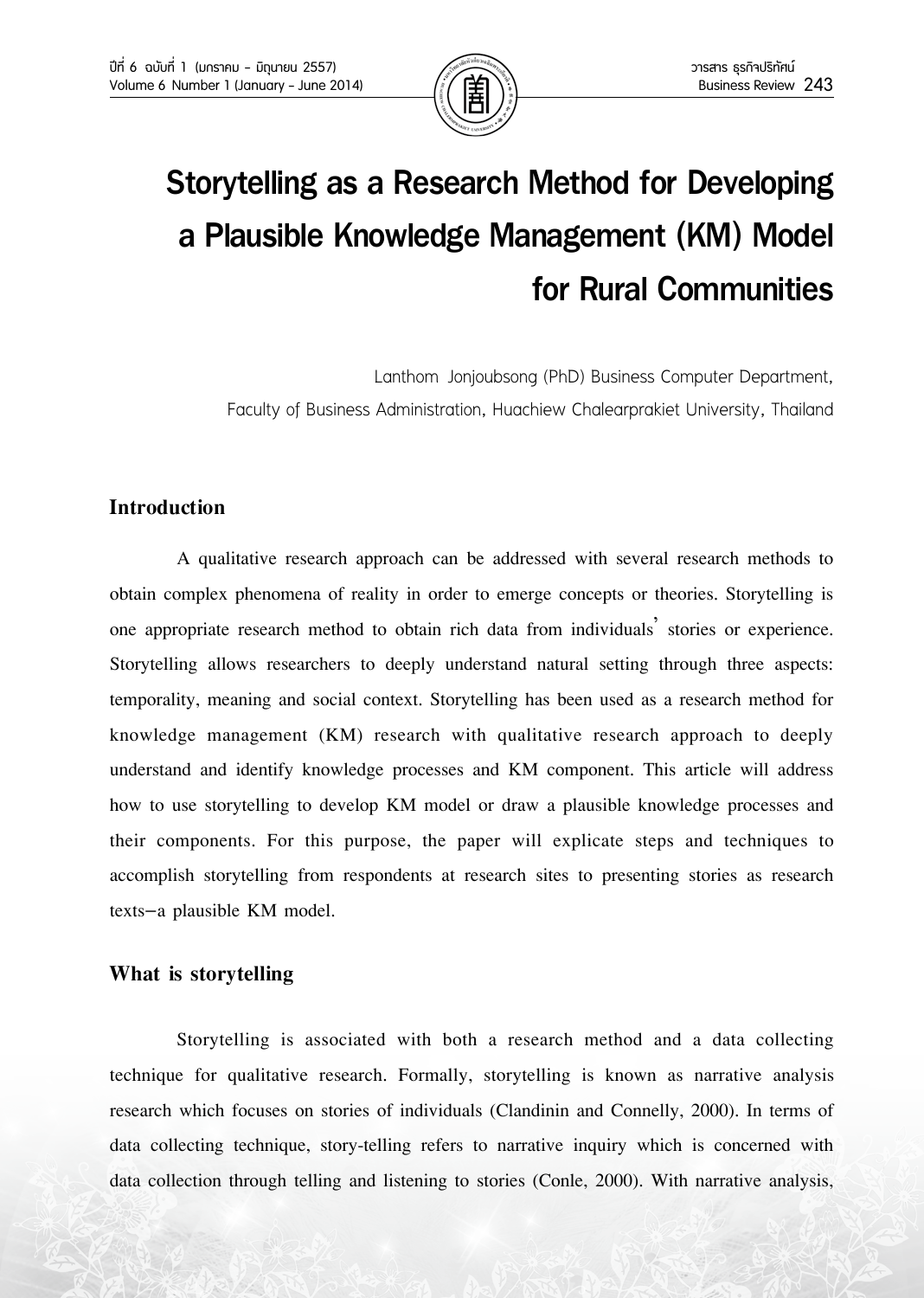

researchers obtain rich data through story-telling by respondents. Telling stories of past events seems to be a universal human activity (Czarniawska, 1998). It can encourage respondents to give data, because it can make them feel proud that their stories are important (Creswell, 2005). Narrative analysis allows researchers to deeply understand a natural setting through three main areas to explore: temporality, meaning and social contexts (Elliott, 2005).

First, a narrative presents stories of events and actions which include a temporal dimension (Agostino, 2005). Each event is affected by past experiences, and has future implications (Riessman, 1993). As a result, understanding past experiences can lead researchers to explore both present and future stories. Second, a story's meaning is concerned with understanding the past actions of narrators. Storytelling is normally performed in evaluation clauses in which tellers tell a story according to how they interpret actions (Riessman, 1993). Lastly, stories involve complex relationships between activities, resources and conditions. Narrative researchers understand and explain stories based on contexts and structures, and expect audiences to be aware of the meaning (Riessman, 1993).

In short, storytelling focuses on experience of individuals in connection with social events and other individual stories to create accounts of phenomena. The reasons for KM researchers employing storytelling are storytelling allows researchers to gain rich data, to understand social phenomena or organisation in depth, and to focus on naturalistic methods which will be discussed in following section.

#### **Reasons to employ storytelling for KM research**

Storytelling can be a tool for KM research which employs a qualitative approach. This is because storytelling allows researchers to gain insight into how organisational members make sense of activities (Patriotta, 2004). To extend understanding, storytelling is suitable for qualitative KM research with three main reasons: to gain rich data, to understand an organisation in depth and to focus on naturalistic methods.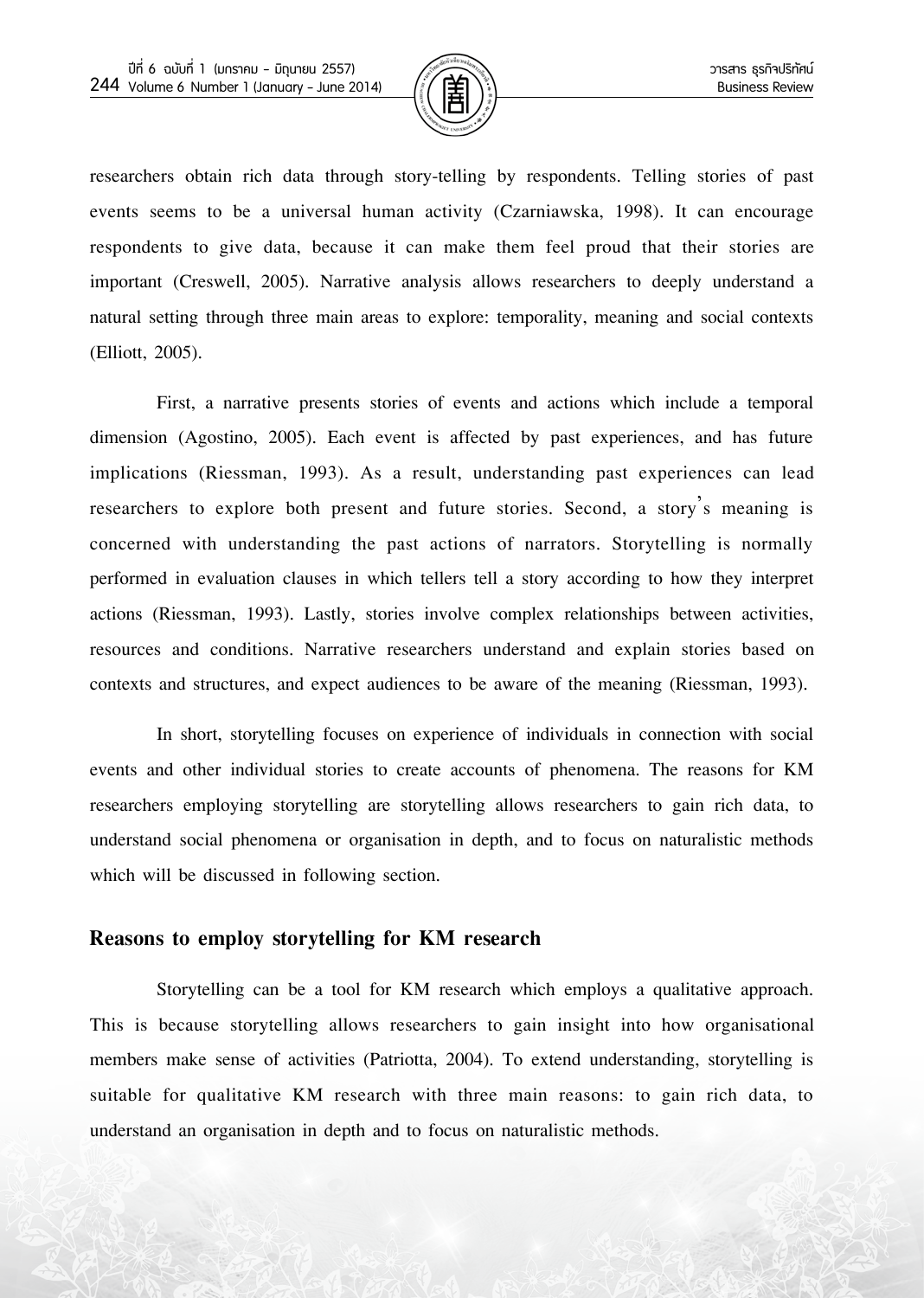

First, storytelling allows researchers to gain rich data through the specific contexts and respondents' stories. Individual stories present insights into a social setting (Bertaux, 1981). Furthermore, stories integrate culture, person and changes (Daiute and Lightfoot, 2004) which are major components of KM models. Second, storytelling allows researchers to gain deep understanding of the case study organisation. This is because narratives provide three main strategies—temporality, meaning and context of stories—which form a basis for the researchers' understanding. The last issue that makes narrative research suitable for KM research is that it is based on naturalistic methods. Telling stories is a natural activity and all respondents have stories to tell of their experiences (Creswell, 2005). Gudmundsdottir (1996) found that story-telling is the most natural way to elicit data and enhance the understanding of researchers. Prominently, researchers have less control over the social setting—unlike a case study where researchers focus on particular events and situations, or variables and action research provides an opportunity to help the organisations with problem evaluation and solution development (Bryman, 2004).

Even thought, narrative research allows researchers to gain rich data, despite the small numbers of respondents and limited timeframe of this study, respondents may reluctant to talk about some topics, such as political issues and painful experiences (Elliott, 2005), or they may create stories in order to be more entertaining (Creswell, 2005). To address these issues, research design for storytelling should focus on access to a research site and respondents selection.

## **Conducting story-telling in rural communities**

This section will present techniques of how to conduct storytelling in rural communities from selecting research sites and preparing before entering a research sites to completing stories and leaving research sites.

1. Research site selection

Regarding the characteristics and purposes of qualitative research-- focuses on exploration and discourse of data (Polkinghorne, 2005), researchers have to choose specific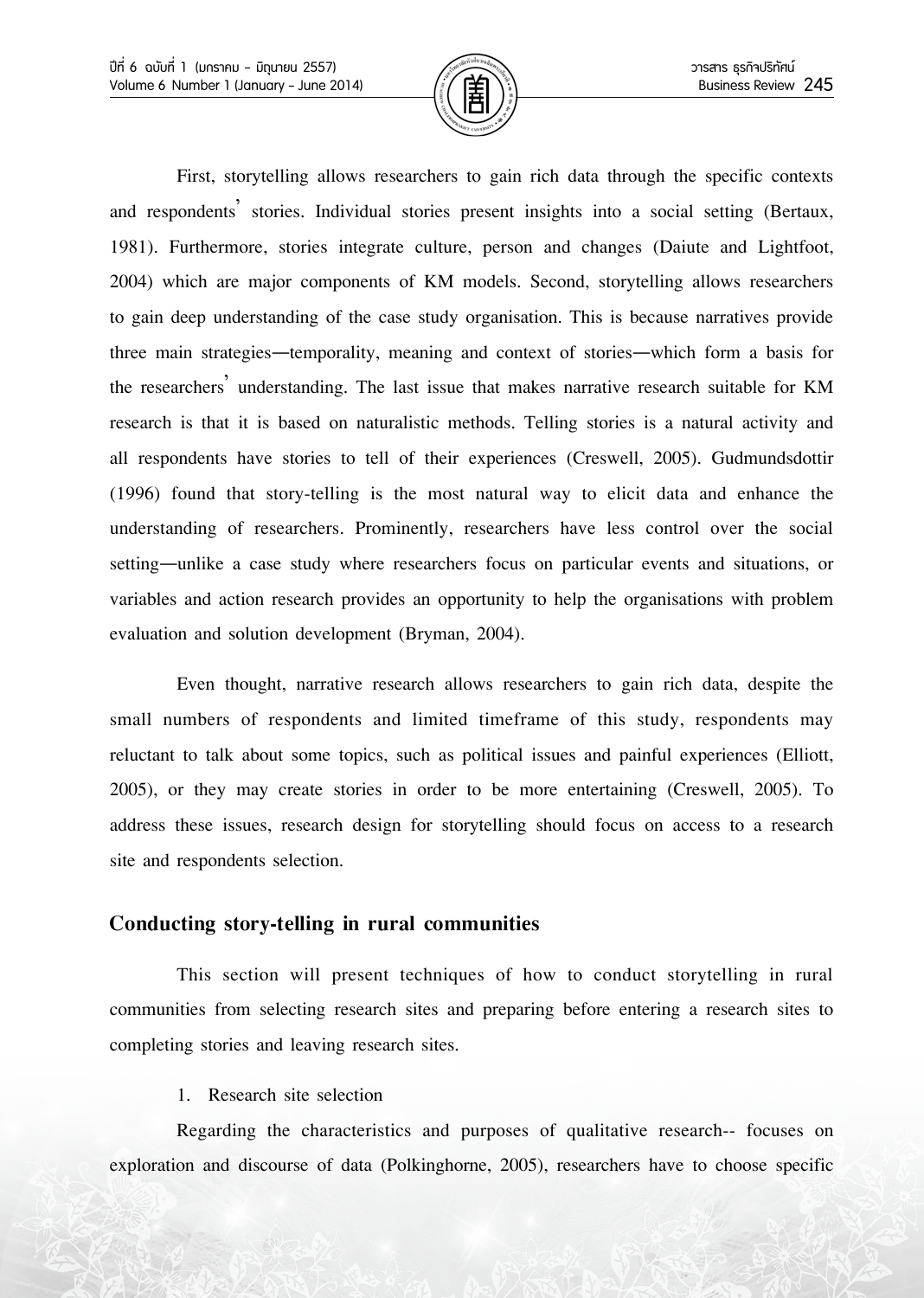

groups or organizations to obtain in-depth understanding in order to addresses research questions. For instances the research of KM model development for rural enterprises and indigenous knowledge transfer model of rural communities, a rural community enterprise that had several activities related to knowledge processes and communities that focused on indigenous knowledge transfer to young generation were interested, respectively. This is because, members of those communities as research respondents would have stories related to research topics.

#### 2. How to gain access and acceptation

After choosing a research site, the researchers require to gain access to the research site and acceptation from communities. There are some techniques including use of gate keepers, field buddies, and being temporary a member of community.

1) Gate keepers are the people who allow researchers to introduce their research projects to communities, and introduce their organisations and orgnaisational members. In fact, researchers may need another person to introduce and vouch the researchers to gatekeepers (Taylor and Bogdan, 1984). Gate keepers can be directors or managers, and board committee members of particular organisations.

From my own experience, I as a researcher gained access to a community enterprise in rural of Thailand by the introduction of an advisory committee member of the enterprise, and to communities that focus on indigenous vegetable activities by a group leader and an NGO worker who worked with this group. Then, they forwarded the researcher's intentions and introduced the researcher to the group board committee of both organisations. After that the researcher told rough research objectives to the committee at monthly meetings, and gained acceptation to conduct the research at their organisations. The prominent factor for obtaining acceptation for this research is the introducers who trusted the researcher and were willing to introduce the researcher to the organisations. The good introducers and gatekeepers also help researchers to be familiar with the community and respondents and finding field buddies.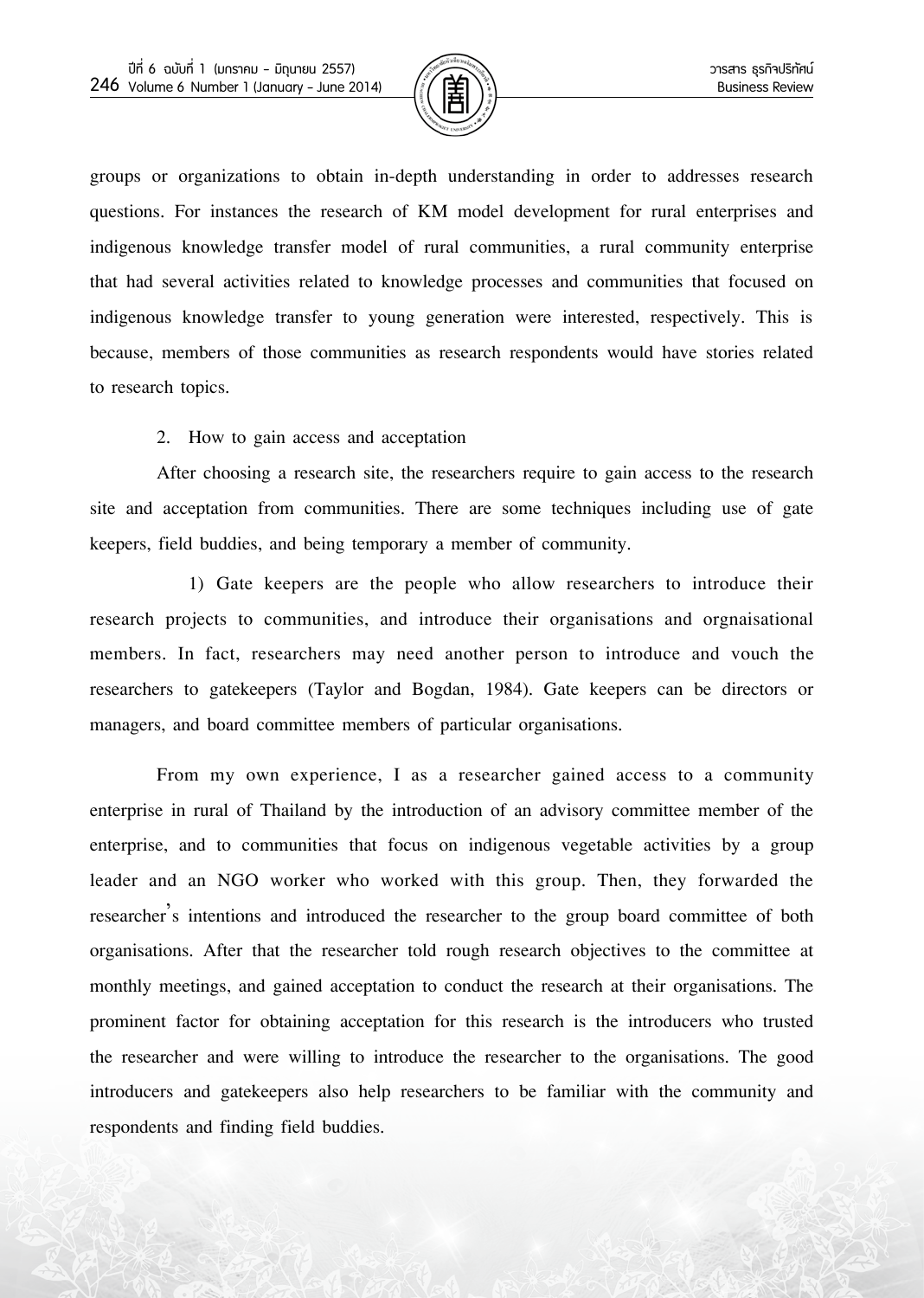

2) Field buddies would help researchers to get fast rapport with communities. This would help researchers to gain insight or in-depth data from respondents. At the beginning of being in the communities, researchers would obtain the first buddy by introducing of gatekeepers or key informants. After that researchers would find other field buddies who can support them in finding right respondents. Another strategy for choosing field buddies is researchers should select field buddies who easily understand research objectives and get along well with. Importantly, buddies should be people who have free time for researchers.

3) Being temporary member of community is an essential activity for field researchers to gain acceptation and get rich data. To be temporary members of community, researchers can establish common things between researchers and respondents (Taylor and Bogdan, 1984), and fully engage in the community's culture and phenomena (Delamont, 2004). This merit would help to reduce gaps between researchers and respondents, and increase trust of respondents to researchers. Generally, researchers can do partial immersion which they spend their time at research sites but they stay and relax at their homes in order to have time to review data and come back to collect more missing data.

In author's case, she became a temporary member of a community enterprise by doing partial immersion in villages and the enterprise office. She had some days away from the village for relaxing and checking the completeness of stories collected. During staying in the village, the author stayed with one member's family and acted as a member of the family by helping them housework, enterprise's and group activities, such as hand woven work for the community enterprise and vegetable harvesting for the indigenous vegetable promotion group, and other favours for community members. Doing homage and helping people in the community helps researchers gain fast rapport because they can avoid being arrogant (Taylor and Bogdan, 1984).

## 3. Respondent selection

For respondent selection, gatekeepers play an important role for this because they know well the community members. In author's case, the introducers and gatekeepers helped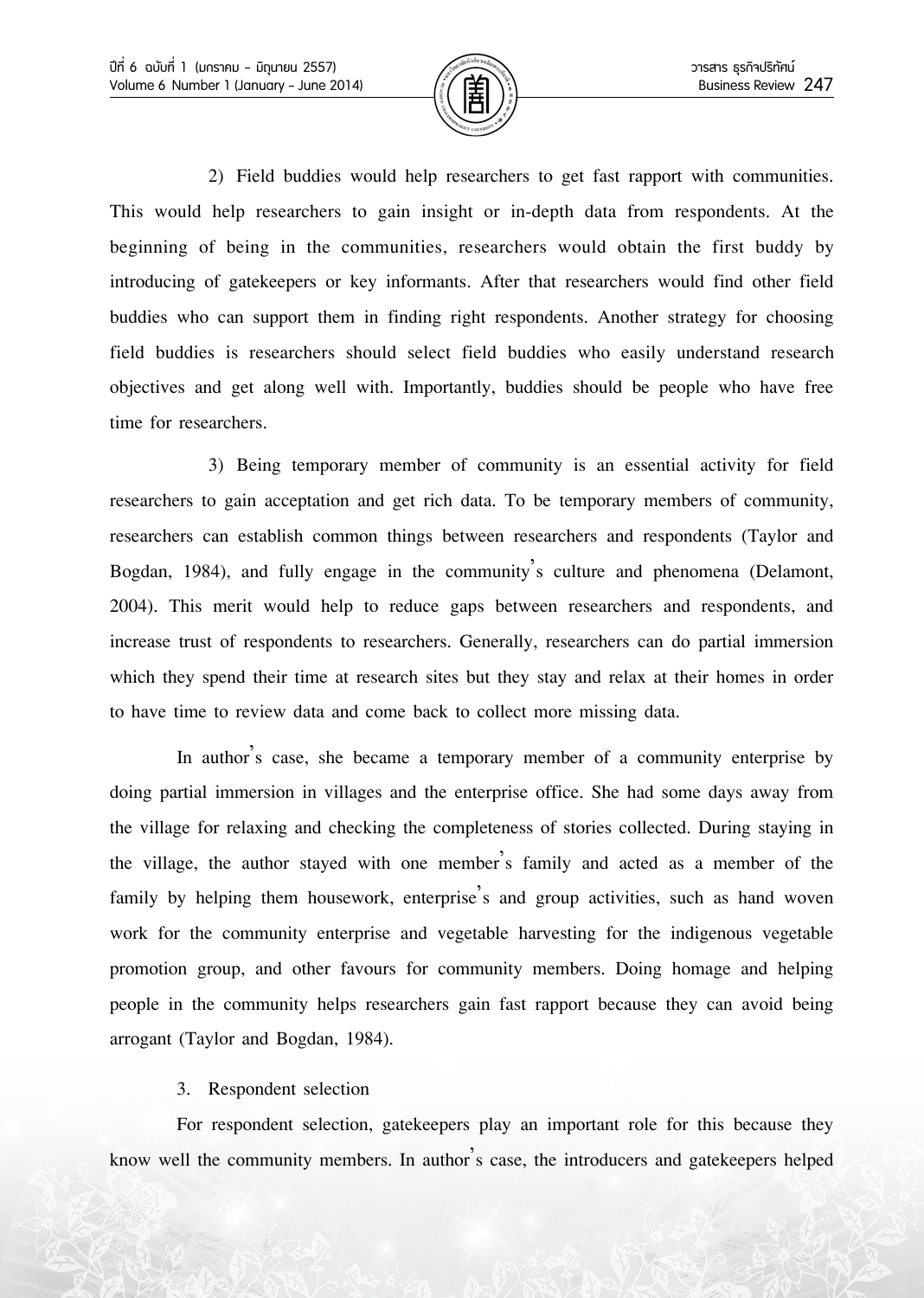

the researcher finding respondents by introducing the author to the enterprise's committee members and key members of each village group and requested them to choose their members to be respondents for the author's research. For the indigenous vegetable promotion group, gatekeepers suggested respondents who were active members in each village members. This is because those members would have full of stories about indigenous vegetable knowledge transfer from previous generation to them and from them to young generation. However, the author had to selected respondents from those of them based on willingness of the members and completeness of stories for the research. Some chosen members declined to participate in the storytelling with several reasons. The author had to search for substitute respondents and select more respondents. Finding additional respondents is important for qualitative research in order to gain rich and inclusive account (Polkinghorne, 2005).

4. Telling stories

After researchers were familiar with some respondents, researchers would start storytelling. Who the first respondent for telling their stories would be, how researchers ask respondents to start telling stories, and how researchers help respondents telling all stories.

1) Who is the first respondent for storytelling

Researchers should start the storytelling with a respondent whom researchers are most familiar with, who helps researchers to be more rapport with communities, and who can introduce other respondents for researchers. I started storytelling with my first filed buddy who the author was most familiar with. Another reason to choose that person as the first respondent is she could suggest other respondents for the researcher because she had known well other members and organisations' background.

2) How respondents tell their stories

Storytelling is a natural way of telling stories or experience of people (Creswell, 2005). Storytelling would take place in natural life styles through natural conversation or discussion (Creswell, 2005) at home or work places while doing routine work. Respondents could talk about their experiences without the influence of researchers'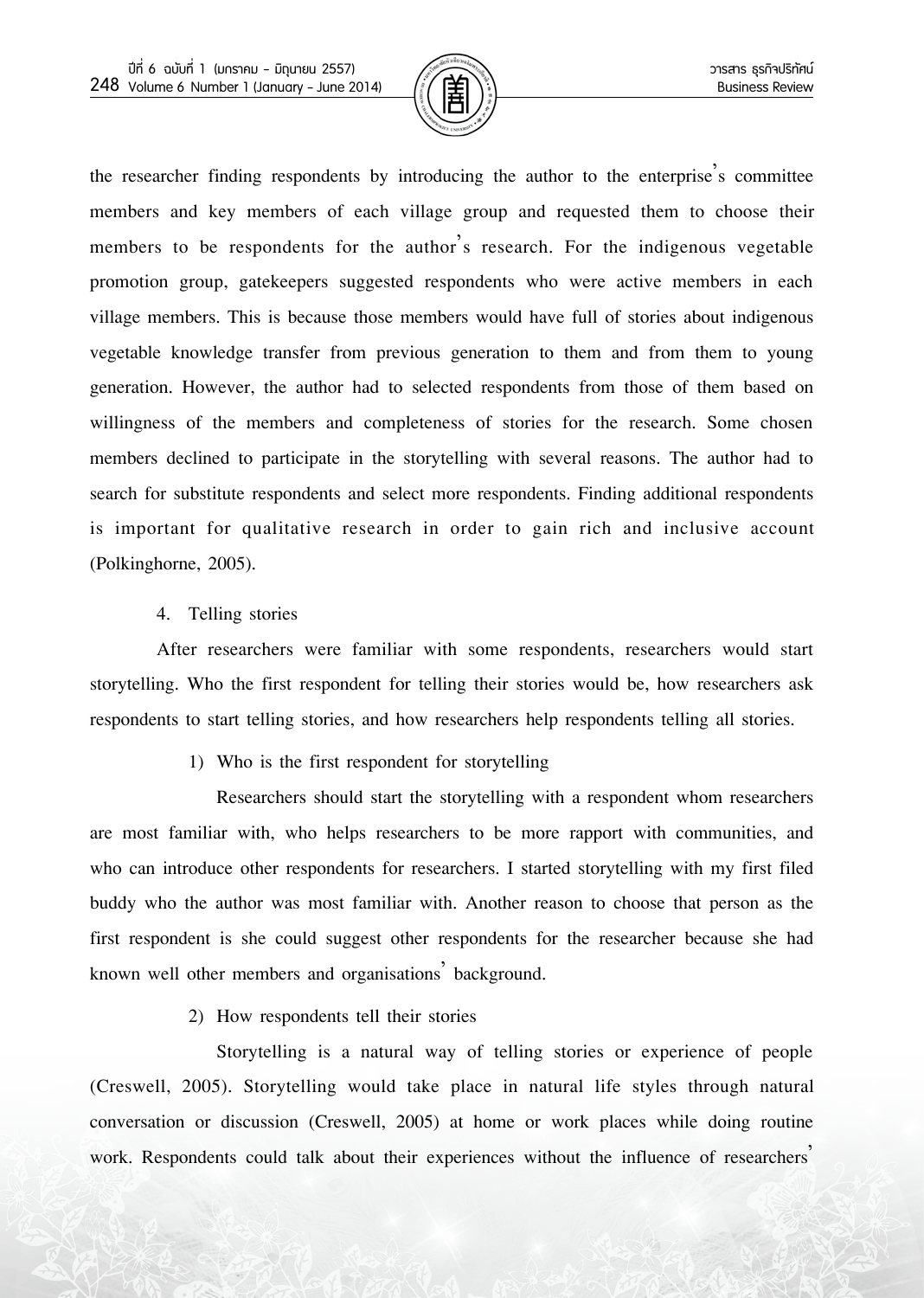

questions. However, researchers can ask some questions to respondents for initiative conversation and expanding stories for sufficient understanding of researchers.

From my own experience, I started storytelling of each respondent by asking them to tell their stories and experiences from the beginning of their involvement with the organisations until the present. Then, I asked every respondent for furthermore stories if they want to tell more at this time or re-visit them whenever respondents would be available. Multiple sessions for data collection or follow-up interview or telling stories can clarify and expand account and richness of data (Polkinghorne, 2005). The strorytelling took place at repondents' places with respondents' dialect—Isan dialect for the research site in Northeast of Thailand.

#### 3) Completing stories

Researchers generally try to complete data collection for a period of time except they need to observe the communities for whole rank of seasons. Generally, field work takes place in remote areas or in strange places where researchers immerse themselves for sometime. As a result, researchers have to ensure that they obtain enough stories to render the communities' phenomena in order to answer their research questions. There are some techniques to ensure completing of stories as following.

First, researchers do not obtain new stories from any respondents when they revisit some respondents. Second, researchers should roughly check stories collected, even though the stories are still not transcribed. Then, researchers can revisit some particular respondents or new respondents to tell particular missing topics.

In short, in order to conduct storytelling, researchers have to gain access to research site and to be accepted from community members. Gatekeepers and field buddies are a crucial factor for these processes. Then, researchers select the first respondent for storytelling which should be conducted with natural conversation and natural sitting. Finally, researchers need to check completeness of stories before leaving research sites.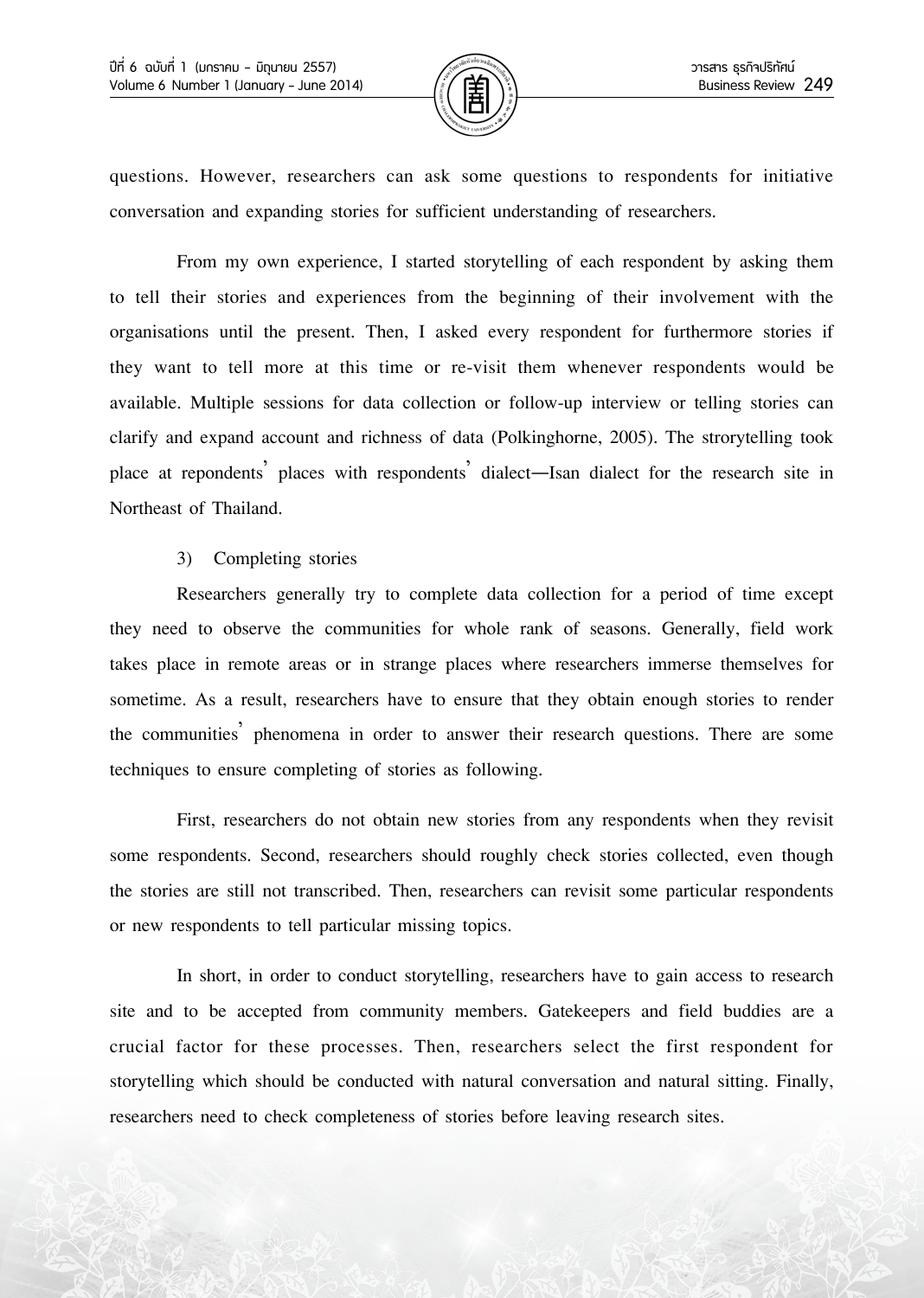

# **Developing a KM model from stories**

Researchers would present the stories with several aspects including analytic stories in order to render particular emerged stories to answer research questions or emerged theories (Creswell, 2005). However, interpretive researchers should present research texts with minimal interpretation and conceptualisation. The research texts should contain feeling of walking in the research sites (Taylor and Bogdan, 1984). According to the study of Merriam (2002), qualitative research reports can be presented in creative manner including drama, film and dance. In terms of writing report, he suggests to present enough data in the form of quotes of respondents, episodes from researchers' observation or documentary in order to adequate support and convincing findings. On this basis, the author presented the stories from the field texts in two forms: natural stories with major particular scenes and analytical stories to present emerged theories.

#### 1. Natural story presentation

Storytelling is good to begin with phenomena exploration rather than story analysis with theory comparison (Clandinin and Connelly, 2000). I presented the stories in the form of natural stories through particular scenes that show the major stories or events of communities. Each scene was presented with contexts through thick description. The author started writing each story with describing communities in the aspects of geographic, activities and culture. This can help readers in seeing the communities by their own and interpreting stories with their own perspective before they are involved with interpretive stories by researchers.

## 2. Analytical story presentation

Story analysis is concerned with sorting and classifying based on theoretical consideration and interpretation of researchers in order to present stories as research texts (Clandinin and Connelly, 2000). The author employed coding into themes for story analysis based on the three basics processes of qualitative data analysis— describing, classifying and connecting as the suggestions of Dey (1993) in order to find concepts of phenomena to draw a KM model and knowledge transfer model of the communities. The story analysis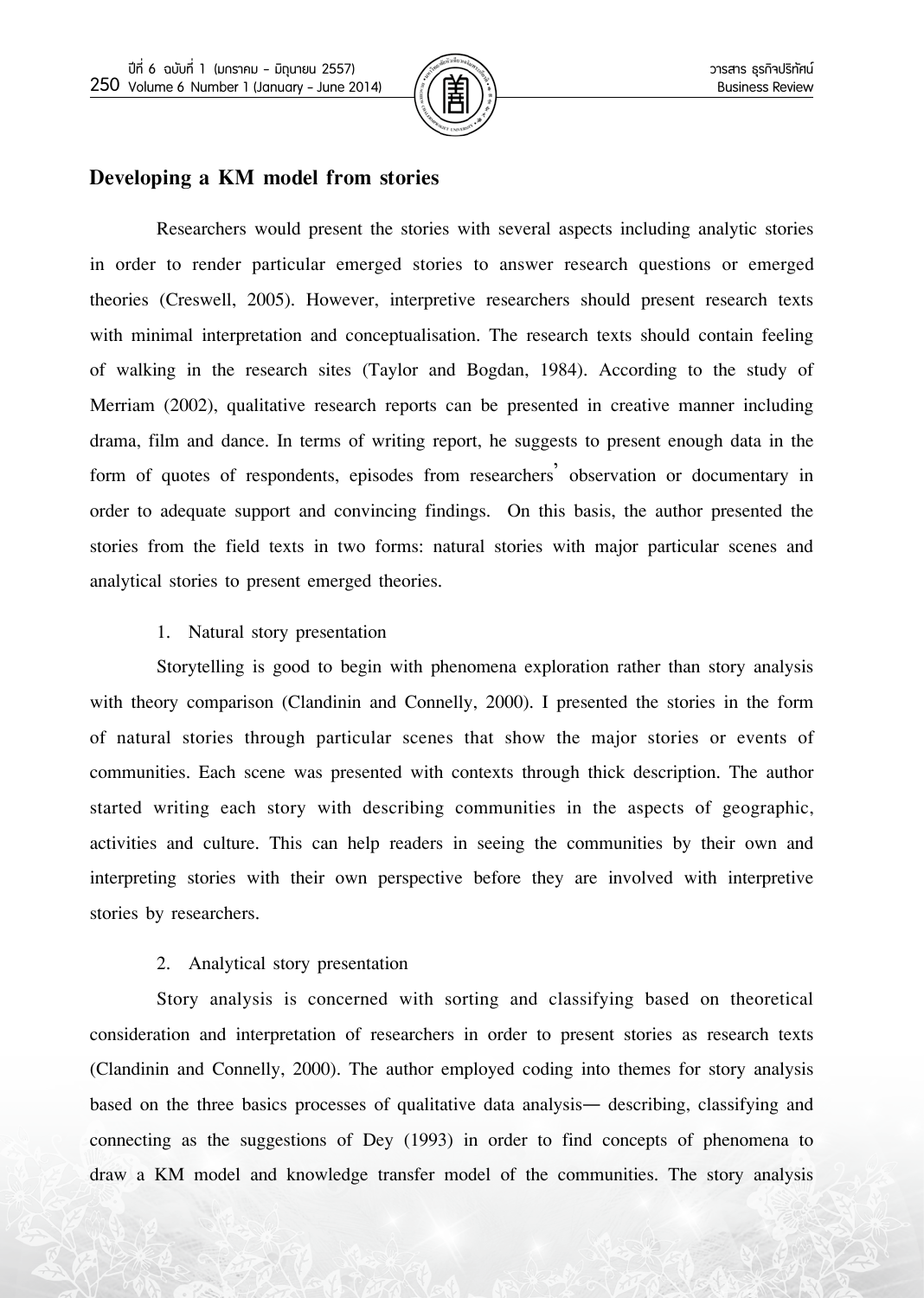

comprises three steps: identifying themes, coding for themes, and presenting stories as research texts. Figure 1 shows overall story analysis in accordance with basic processes of qualitative data analysis.

1) Identifying themes is the process of carefully considering stories in order to understand insights and to find themes or categories of data (Creswell, 2005). The themes of this research were come up from both the stories and theoretical framework. The researcher read over the field texts several times in order to understand the stories and to emerge themes



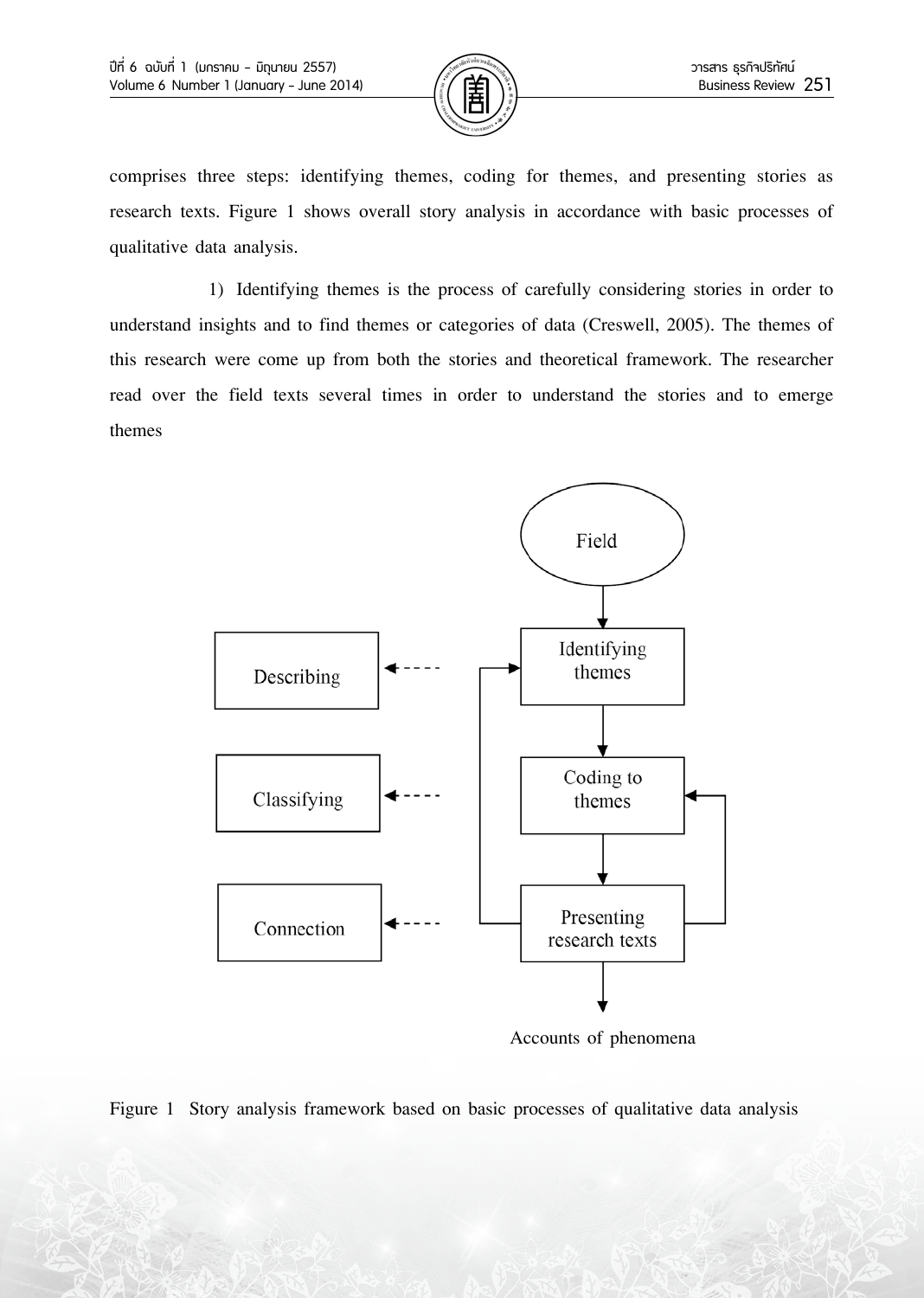

2) Coding comprises four processes: extracting text, coding, classification, and refining codes (Gibbs, 2002). Codes have to represent concepts of each passage. Thus, field texts were extracted into small passages based on the themes, and assigned codes for each theme. Then, codes are assigned to each passage to represent classes and sub-classes. Lastly, codes had to be refined throughout the data reduction process in order to improve the accuracy of coding the passages of text, and to enhance overall understanding of the material.

3) Presenting stories as research texts which are the series of accounts that are connected small particular passages together based on categories or themes. In order to maintain grace, wit and felicity of qualitative research texts, the KM model or research texts were presented with less interpretation by the researcher and thick descriptions by including respondents' own words and contexts.

In short, the research texts for storytelling research comprises both natural stories with major particular scenes and analytical stories which are presented based on theoretical framework of the research in order to answer research questions. However, research texts should be started with natural stories in order to provide readers contexts and phenomena of stories for interpretation stories by themselves when reading the analytical stories in the later part.

## **Conclusion**

In brief, storytelling is one method for qualitative research known as narrative analysis that obtains rich data through the most natural way of people—telling their own stories. Storytelling allows qualitative researchers to understand complex phenomena of natural setting through rich data of stories which enclose temporality, meaning and social contexts. As a result, storytelling would help KM researchers to deeply understand phenomena of organisations to draw KM models. There are several techniques including 'being there and being accepted', telling stories of respondents to acquire enough stories to draw conclusion of finding, and story analysis in order to developing of KM model—story presentation to readers.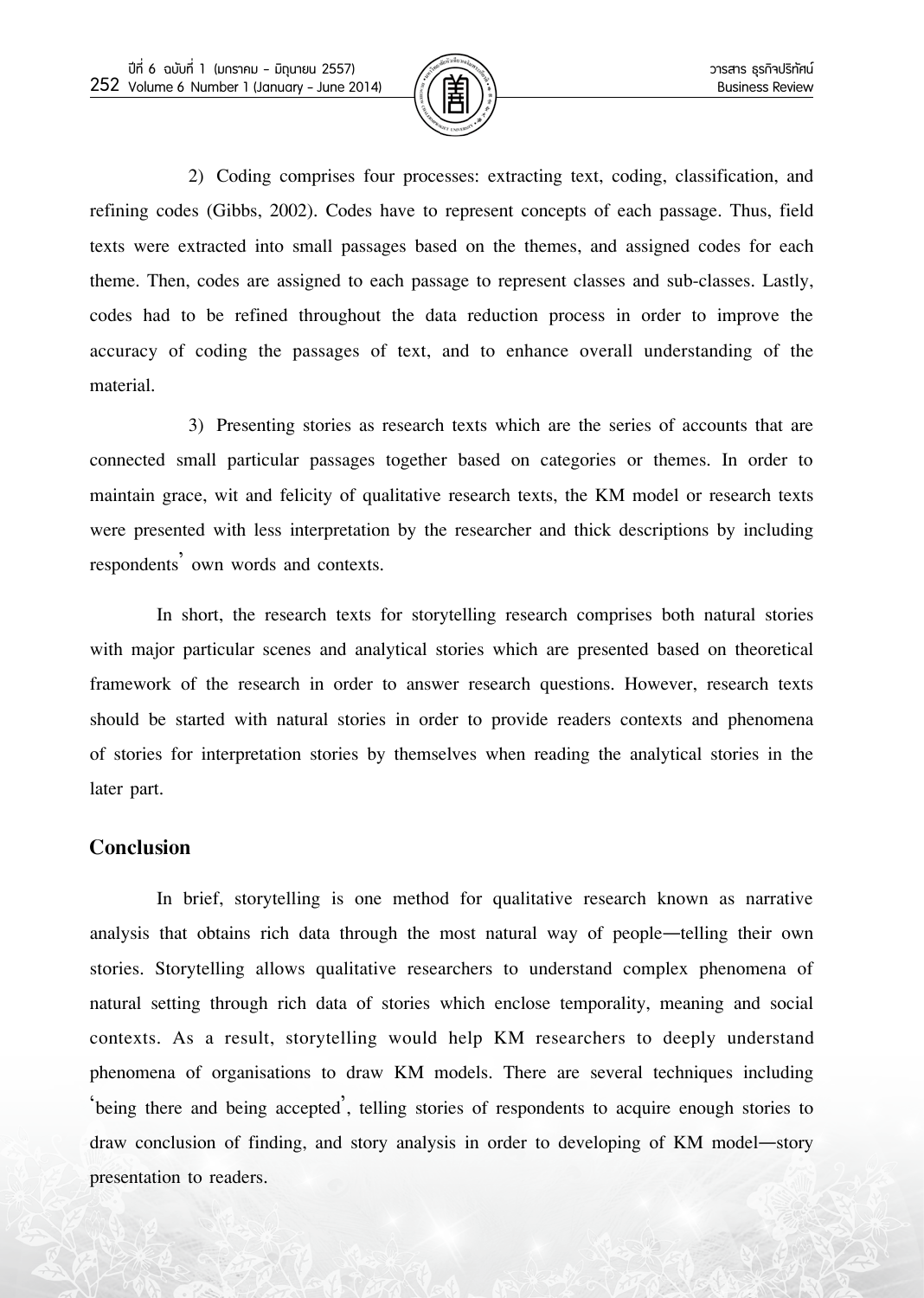

#### **Referemces**

- Agostino, J. (2005). **Narrative methods in business research: Some notes.** Retrieved 25 October 2005, from http://www.globalresearchbusiness.com/methods/ narrativeresearch.php?PHPSESSID=107adaf0146014ac5491db23affd377b.
- Bertaux, D. (1981). From the life-history approach to the transformation of sociological practice. In D. Bertaux (Ed.), **Biography and society: The life history approach in the social sciences,** (pp. 29-46). Beverly Hills: SAGE Publications.
- Bryman, A. (2004). **Social research methods.** New York: Oxford University Press.
- Clandinin, D.J. and Connelly, F.M. (2000). **Narrative inquiry experience and story in qualitative research.** San Francisco: Jossey-Bass Publishers.
- Conle, C. (2000). Narrative inquiry: Research tool and medium for professional development. **European Journal of Teacher Education,** 23(1), 49-63.
- Creswell, J.W. (2005). **Educational research: Planning, conducting, and evaluating quantitative and qualitative research** (2<sup>nd</sup>. Ed.). Upper Saddle River, NJ.: Merrill Prentice Hall.
- Czarniawska, B. (1998). **A narrative approach to organization studies.** Thousand Oaks, Elliott, J. (2005). **Using narrative in social research qualitative and quantitative approaches.** London: SAGE.
- Daiute, C. and Lightfoot, C. (2004). Editors' Introduction Theory and craft in narrative inquiry. In C. Daiute and C. Lightfoot (Eds.), **Narrative analysis: studying the development of individuals in society** (pp. vii-xvii). Thousand Oaks, California, USA: Sage Publication.
- Delamont, S. (2004). **Ehtnography and participant observation.** In C. Seale, G. Gobo, J. F. Gubrium and D. Silverman (Eds.), Qualitative research practice (pp. 217-229). London: SAGE Publications.